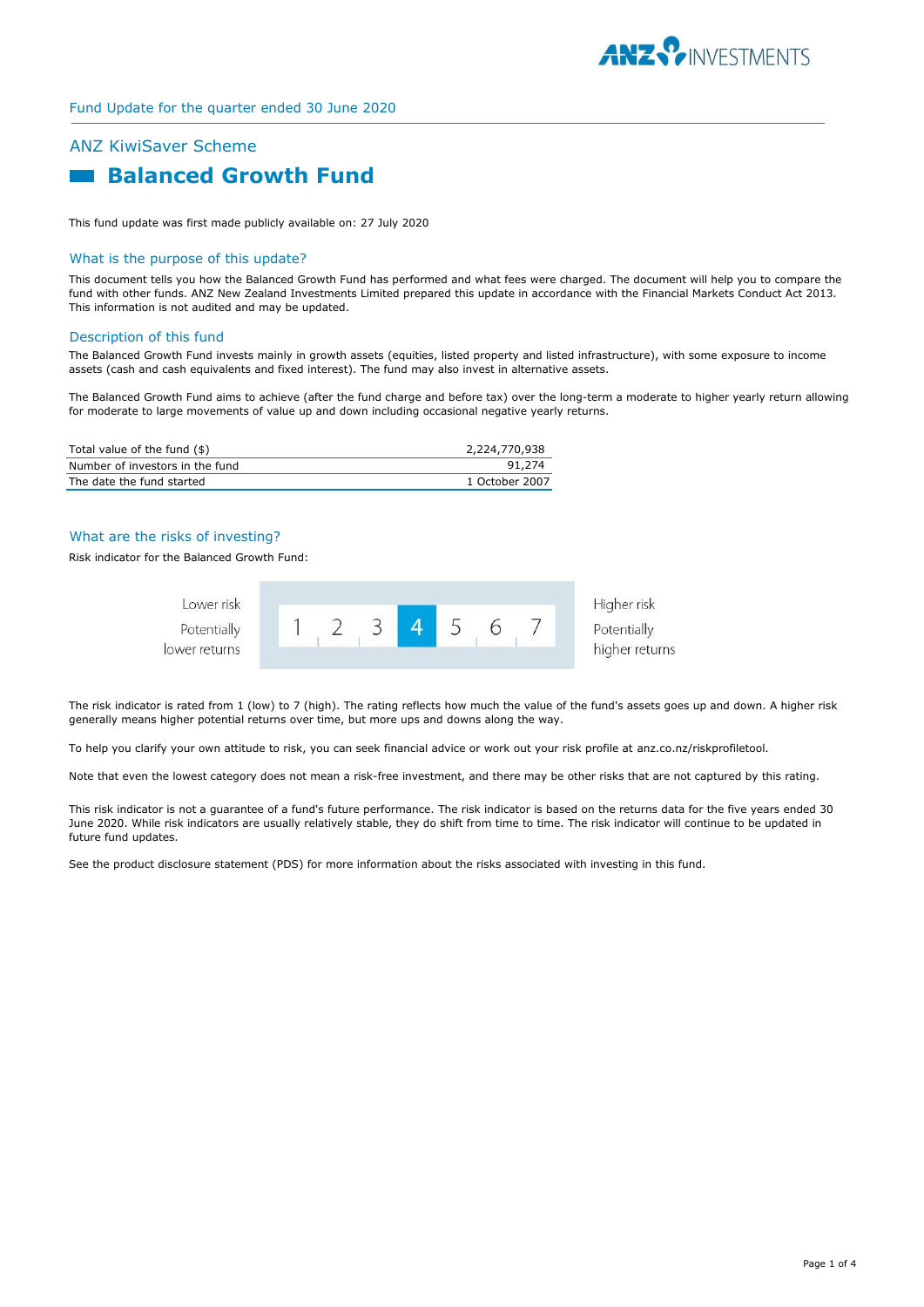# How has the fund performed?

|                                               | Average over past<br>five vears | Past vear |
|-----------------------------------------------|---------------------------------|-----------|
| Annual return                                 |                                 |           |
| (after deductions for charges and tax)        | 5.38%                           | 2.32%     |
| <b>Annual return</b>                          |                                 |           |
| (after deductions for charges but before tax) | 6.51%                           | 2.98%     |
| Market index annual return                    |                                 |           |
| (reflects no deduction for charges and tax)   | 7.43%                           | 3.60%     |

The market index annual return is calculated using the target investment mix and the indices of each asset class.

Additional information about the market index is available in the statement of investment policy and objectives on the offer register at www.disclose-register.companiesoffice.govt.nz.



# **Annual return graph**

This shows the return after fund charges and tax for each of the last 10 years ending 31 March. The last bar shows the average annual return for the last 10 years, up to 30 June 2020.

**Important:** This does not tell you how the fund will perform in the future.

Returns in this update are after tax at the highest prescribed investor rate (PIR) of tax for an individual New Zealand resident. Your tax may be lower.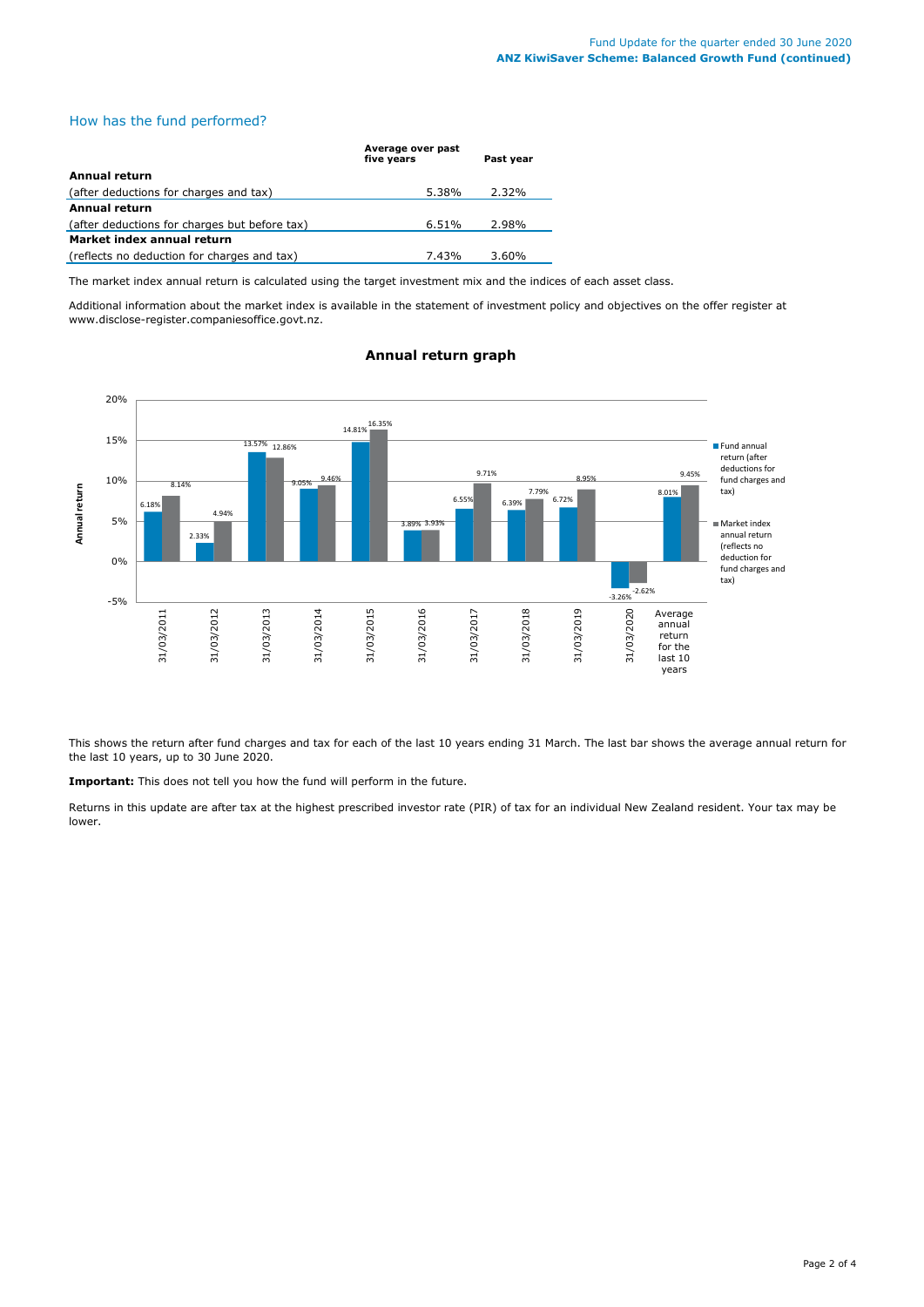#### What fees are investors charged?

Investors in the Balanced Growth Fund are charged fund charges. In the year to 31 March 2020 these were:

|                                             | % of net asset value          |
|---------------------------------------------|-------------------------------|
| Total fund charges <sup>1</sup>             | 1.01%                         |
| Which are made up of:                       |                               |
| Total management and administration charges | 1.01%                         |
| Including:                                  |                               |
| Manager's basic fee                         | 0.95%                         |
| Other management and administration charges | $0.06\%$                      |
| Total performance based fees                |                               |
|                                             | Dollar amount per<br>investor |
| <b>Other charges</b>                        |                               |
| Membership fee <sup>2</sup>                 | \$18                          |

Investors are not currently charged individual action fees for specific actions or decisions (for example, for withdrawing from or switching funds). See the PDS for more information about Scheme fees.

Small differences in fees and charges can have a big impact on your investment over the long term.

### Example of how this applies to an investor

Sarah had \$10,000 in the fund at the start of the year and did not make any further contributions. At the end of the year, Sarah received a return after fund charges were deducted of \$232 (that is 2.32% of her inital \$10,000). Sarah also paid \$18 in other charges. This gives Sarah a total gain after tax of \$214 for the year.

#### What does the fund invest in?

# **Actual investment mix<sup>3</sup> Target investment mix<sup>3</sup>**

This shows the types of assets that the fund invests in. This shows the mix of assets that the fund generally intends to invest in.